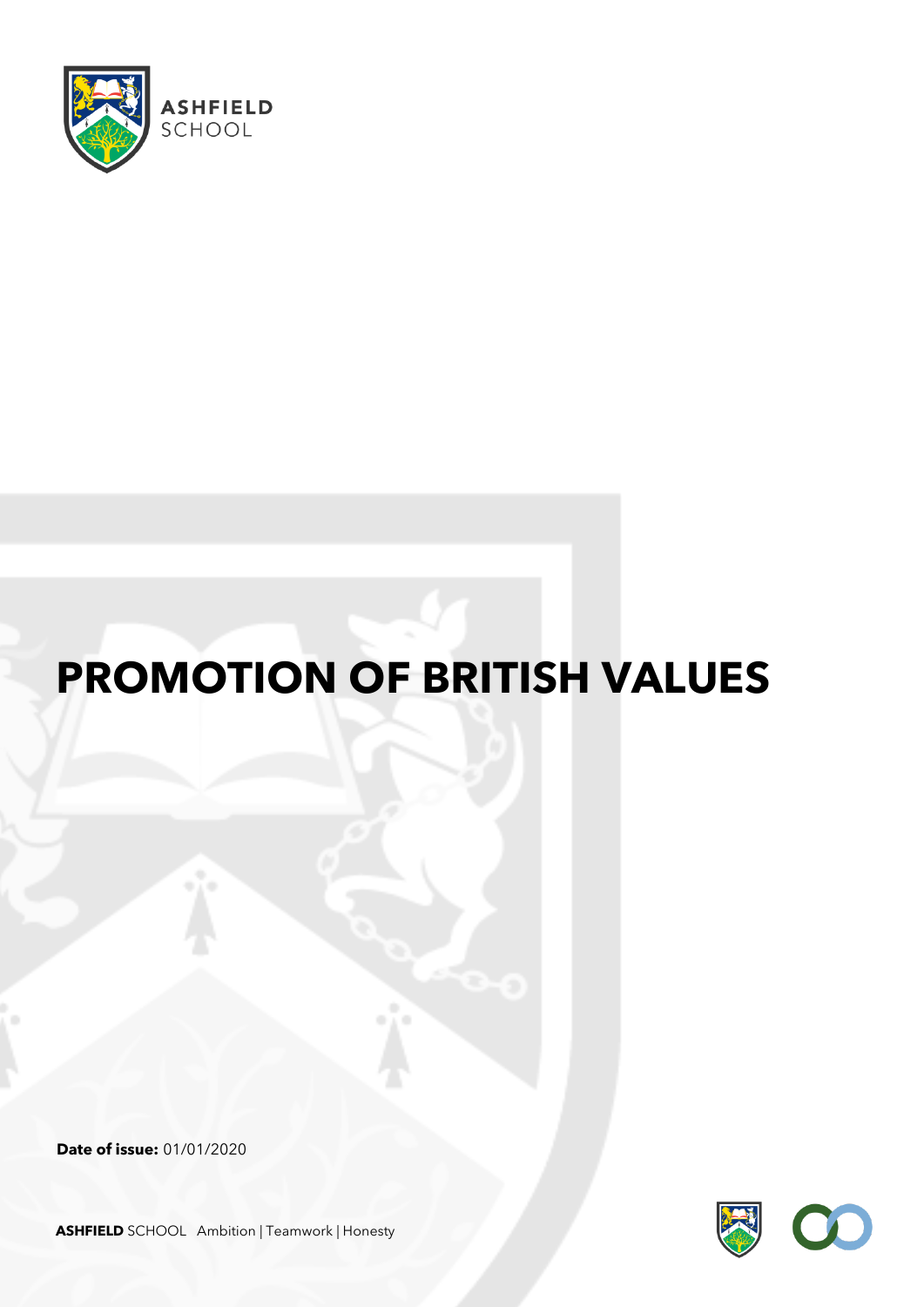All staff are committed to the promotion of fundamental British values which are those values which underpin a modern, civilised society of which we can be proud.

The Government states that the core values are as follows:

- Democracy
- The Rule of Law
- Individual Liberty
- Mutual Respect
- Tolerance of those with different faiths and beliefs

Each of these core values contains within it fundamental philosophical questions which are impossible to resolve. We therefore have to plan clearly what the School can do in order to promote these values. The School is a complex organisation which can teach aspects of these values but also promote them through a wide range of activities. At the heart of these value lies good relationships in which teachers and students work together for common goals.

#### **Activities which Promote the Core Values**

The Culture and Values of the School fundamentally promote individuals' rights to work in a safe and productive environment in which they feel secure and supported.

1. The school vision is to maximise achievement for all. All students in the School are treated equally and we do not show favouritism for any groups. Timetables, the Curriculum and the allocation of teaching staff are all done transparently in a spirit of support for all students.

2. Classrooms are run along democratic principle – students have been central to the development of our "Ready to Learn" charter. Students are given equal opportunities to contribute orally. No one individual is allowed to dominate and to steal time from the majority. Rules are explained and breaches of those rules are challenged by staff. The rationale for that challenge is usually based on the argument that poor behaviour from one person has an impact on everyone. It is therefore unfair.

3. Behaviour Policies promote good behaviour and challenge poor behaviour so that all students respect others and give them the opportunity to succeed. We take seriously our duty to prevent victimisation of any individual and we carefully analyse incidents where racist, homophobic or sexist actions hurt others. Incidents of this nature are logged, monitored and analysed for patterns. The implementation of Behaviour Policies are fully explained to all staff.

4. School Policies and practices are challenged by Governors for compliance with equal opportunities legislation. For example, as a predominantly white School in a white suburb, we have to be sensitive to the experiences ethnic minorities may have in the School.

5. The School has freely taken a large number of disadvantaged students with physical and mental disabilities. Our students have been taught to treat all students, regardless of faith or background or disability, with respect. We use tutor time, PDE and Assembly time to promote good relationships between students and the vast majority take these opportunities to support disadvantaged peers or those peers who are more disadvantaged than others.

6. The hidden Curriculum, which comprises of those aspects of school life which are not overtly taught, is analysed by the Leadership Team in the planning cycle so that implicit injustices can be exposed and remedied. The hidden Curriculum is how the school is managed and run; the power relationships within the school; the way language is used to students from various backgrounds; the privileges given to some students but perhaps not to others; the way staff interact and the manner in which teaching and non-teaching staff work together.

7. The Student Management Teams (SMT) represents the views of student to leaders within the school. We have enjoyed the feedback from SMT and have taken steps to respond to their reasonable requests. The SMT represents views from different Year Groups and there is a cycle in which feedback is given to students in Assemblies. We regard this as a democratic process.

8. The Schools charity work is well developed. Each year group / house has a link to a charity. We regularly hold events to support a range of charities at a local, national and international level. E.g. Cancer Research UK

10. Assemblies are invariably powerful occasions when the values of respect and tolerance are promoted. The behaviour of the students on these occasions is exemplary. This in itself reflects the values we are trying to promote as it is an occasion during which the school community works together to understand conflict. We have regular assemblies taken by outside speakers.



**ASHFILED** SCHOOL Ambition | Teamwork | Honesty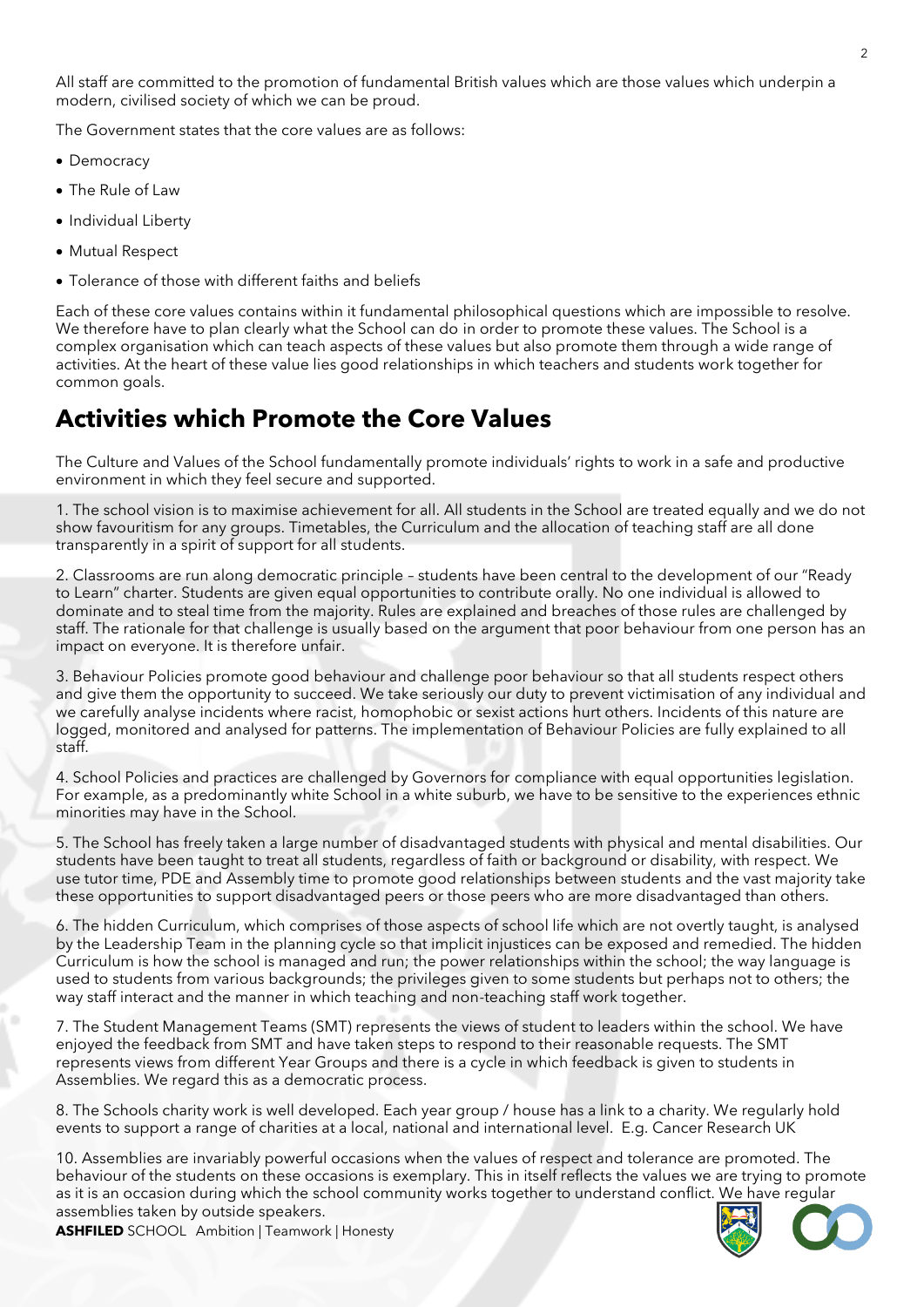11. In Assemblies, we promote ideas through multimedia and discussion which allow students to reflect upon the culture and practices of other religions and other ethnic groups. We have assemblies explaining black history; the reasons for migration to this area from Europe and further abroad; the culture of different ethnic groups; festivals from other religions and the importance of existing in a multi-cultural society. We also have days when we take part in other activities such as lunches which reflect different nationalities.

12. We have an extra-ordinarily rich calendar of cultural and artistic activities which provide for our students the experience of immersing themselves in different cultures. We have enjoyed for many years annual trips to various exhibitions, theatres, galleries, sports events, concerts in this country and abroad. This exposure to cultural richness provides a sound basis for understanding peers from other backgrounds. In Art, Music and Drama, there are cross-cultural themes such as African Art; Indian drumming; Drama which deals with contemporary issues in modern society.

13. Relationships between staff and students; between staff and between staff and parents are very strong and they reflect positive understanding of differences and there is a huge willingness to listen to the views of others which is embedded in our daily practices. The doors of the Leadership Team are always open. All staff are easily accessible. There is a civilised atmosphere at pressured times of the school day. These good relationships underpin the atmosphere of mutual respect in school.

## **The Taught Curriculum**

14. The hidden Curriculum, as illustrated above, promotes core British Values. The explicit or taught Curriculum is another vehicle and approach to the promotion of positive values. In many subjects, teachers are faced with the challenge of complex debating points which have to be managed within the wider context of the School ethos. Every subject and every teacher contributes towards these core values.

15. The core subjects of English, Maths and Science are opportunities when teachers can deliver the lessons using examples which illustrate core values. In much poetry and literature, complex, moral and political discussions can be developed and moral dilemmas explored. Scientific topics, such as those linked to the body and to the environment can be used as opportunities for discussing complex questions for today's citizens. All students have this entitlement as part of our democratic curriculum which reflects equal opportunities.

16. In Computing, students are always reminded of aspects of E-Safety and the possibility of the denigration of different people in games and websites. There are many moral and social issues which appear in the use of ICT which have to be carefully managed by the teachers. All students studying IT complete an e-safety agreement.

17. In PE, all students are given the opportunity to excel taking into account prior ability and confidence. We provide as much support and extension for the least able who will never get into elite teams as we do for the most confident and assured performers. All teams compete strongly against other schools in a team spirit which is conducive to maximum performance.

18. In Geography and History, the interpretation of texts and the analysis of data constantly generate issues of inequality and injustice. These are explored with sensitivity in our school context and there is a strong unity of purpose amongst team members which allows for freedom of expression and the acknowledgement of a range of views on complex matters.

19. In Philosophy and Ethics, these core values are constantly explored and mediated by teachers who are able to explain sophisticated philosophical ideas to a range of students. The Philosophy and Ethics scheme of work covers all of these promoted values in a sensitive way which incorporates differing views. There is a very high level of understanding of the wider regional and national agenda on a very wide range of current affairs. In MFL, there is coverage of other cultures, religions and ways of life which differ from ours.

20. PHSE work in Tutor time invariably follows up ideas or narratives presented in assemblies. Within a tutor group, there is an opportunity for all students to express their views in a secure and supportive atmosphere in front of peers who have known each other since the start of school.

21. The School has held a range of themed days and immersion days to promote British values, e.g. Youth Parliament Elections, Employability Days and Prison Me No Way.

In summary, we prepare our students for life in a complex, contradictory and chaotic modern Britain. Our data clearly illustrates that the vast majority of our students go on to decent jobs as civilised members of society who experience a range of roles throughout their lives. We wish our students to become good employees; caring partners and parents; active citizens and engaged friends. The School's promotion of these core values ensures a steady progression of attitudes and qualities.

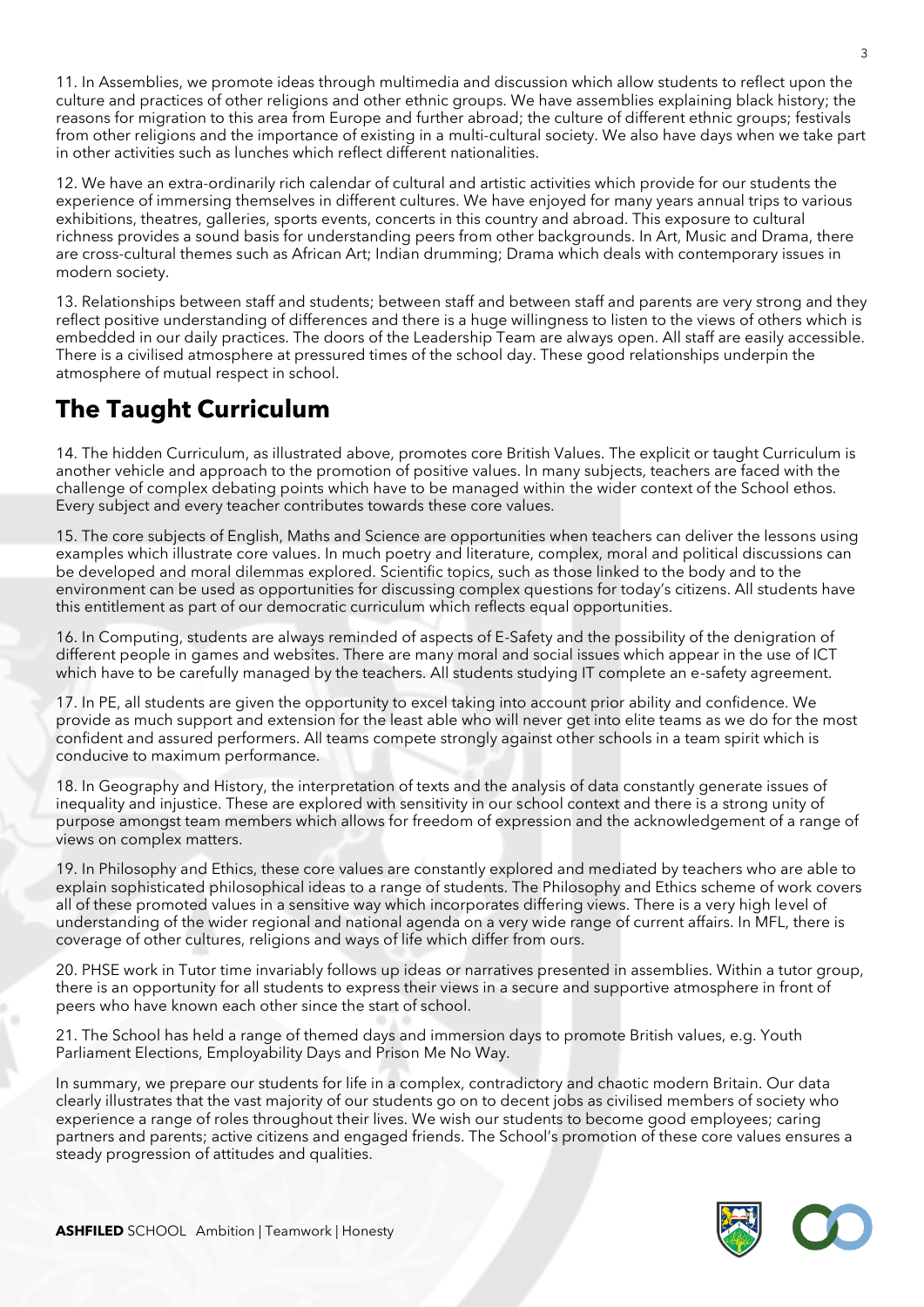## **General Data Protection Regulation**

All data within this policy will be processed in line with the requirements and protections set out in the General Data Protection Regulation.